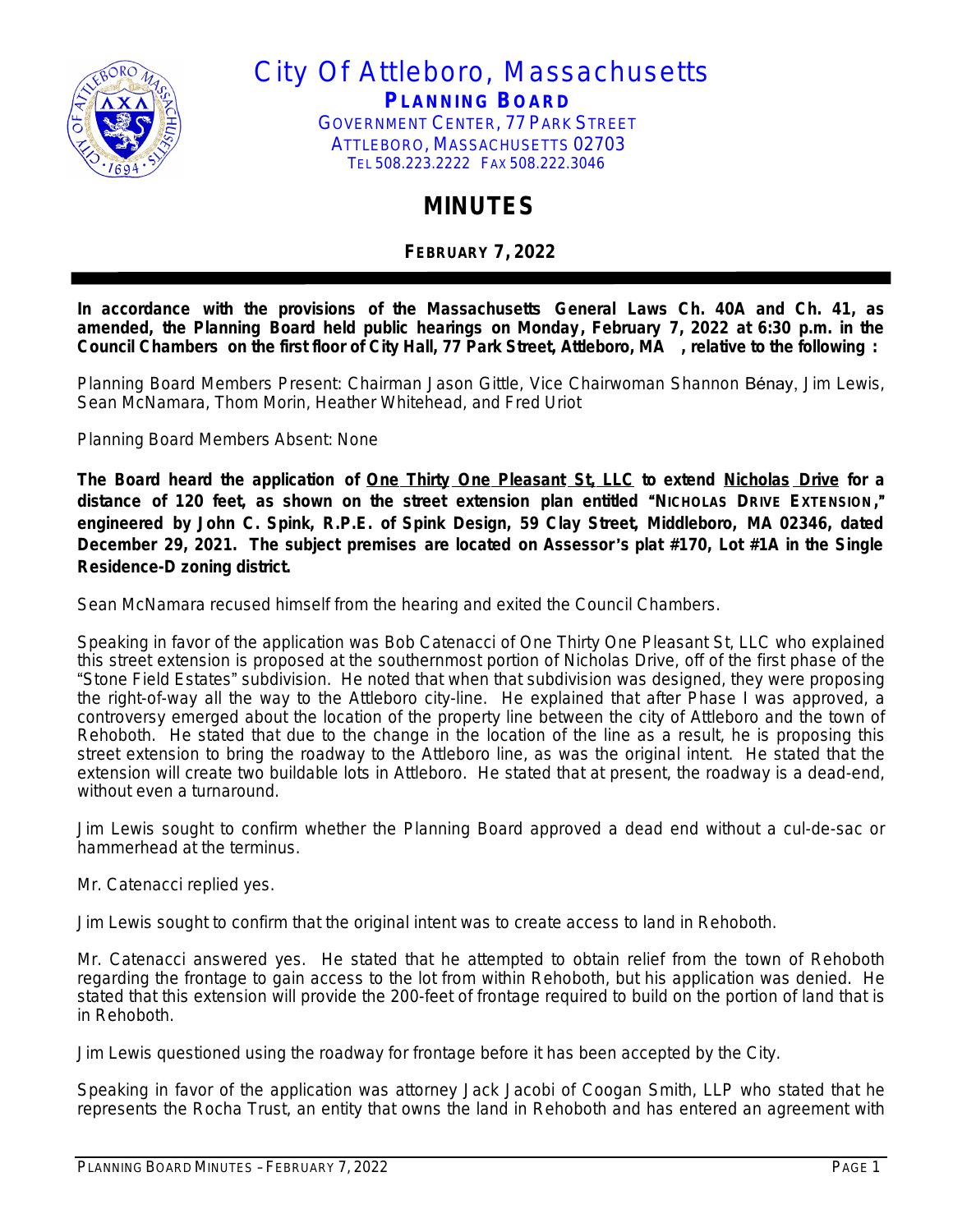Mr. Catenacci to convey the property to One Thirty One Pleasant St, LLC. He explained that this will allow Mr. Catenacci to build the extension and a house for the Rochas, and then convey that back to the trust.

Jim Lewis asked whether Mr. Catenacci would object if the Planning Board only permitted the single house to be constructed in Rehoboth. He noted that there are two non-buildable parcels being reserved to create the 200-feet of frontage.

Mr. Catenacci stated that the land is divided into five parcels. He stated that in Attleboro, he is proposing two house lots and one street parcel and that the other two lots are non-buildable. He noted that the 200 feet of frontage for the Rehoboth lot will be created along the radius of the roadway. He stated that all of the stormwater facilities for the road are proposed in Attleboro.

Jim Lewis asked whether a metes and bounds description had been submitted.

Mr. Catenacci replied no.

Jim Lewis stated that one needs to be drafted so that eventually easements can be granted to the City. He asked whether the full length of the Nicholas Drive roadway has been accepted by the City.

Senior Land Use Planner Stephanie Davies replied that she would check.

Jim Lewis noted that it is likely only accepted to where the asphalt ends, hence the need for the extension.

Shannon Benay questioned why a waiver is being sought on sidewalks.

Mr. Catenacci replied that in Phase I of the subdivision, there is only sidewalk on one side of the street along most of Nicholas Drive. He stated similar to Oakhill Meadows Way, the dual sidewalk ends 50-75 feet from the terminus.

Jason Gittle asked again the purpose of the waiver.

Mr. Catenacci replied that it doesn't make sense to have sidewalk with no other sidewalk with which to link. He stated that he finds sidewalk on both sides of the street can be more dangerous, as it encourages children to change sides back and forth, rather than confining them to one side.

Heather Whitehead asked to be shown where the sidewalk ends on the cul-de-sac.

Mr. Catenacci showed her on the plan. He reiterated that granting the waiver will make the extension more consistent with the surrounding neighborhood.

Ms. Davies expressed confusion when reviewing the project, as the application references a waiver for street width while only the waiver for sidewalks is noted on the plans. She stated that she identified in her staff report a number of other waivers that will be needed regarding trees and other requirements that still need to be requested.

Mr. Catenacci stated that he thought the width had been reduced from the standard to meet the existing road width, as he is looking to match it.

Jim Lewis questioned why such a large cul-de-sac is necessary to provide access to the single house in the rear.

Mr. Catenacci stated that he is proposing a 45-foot paved right-of-way and a 45-foot radius, which he believes is the City's standard to accommodate emergency vehicles. He stated that from a drainage perspective, it would be of benefit to consider a smaller roadway.

Thom Morin asked whether any designs were considered that would allow stormwater to run off to the center island.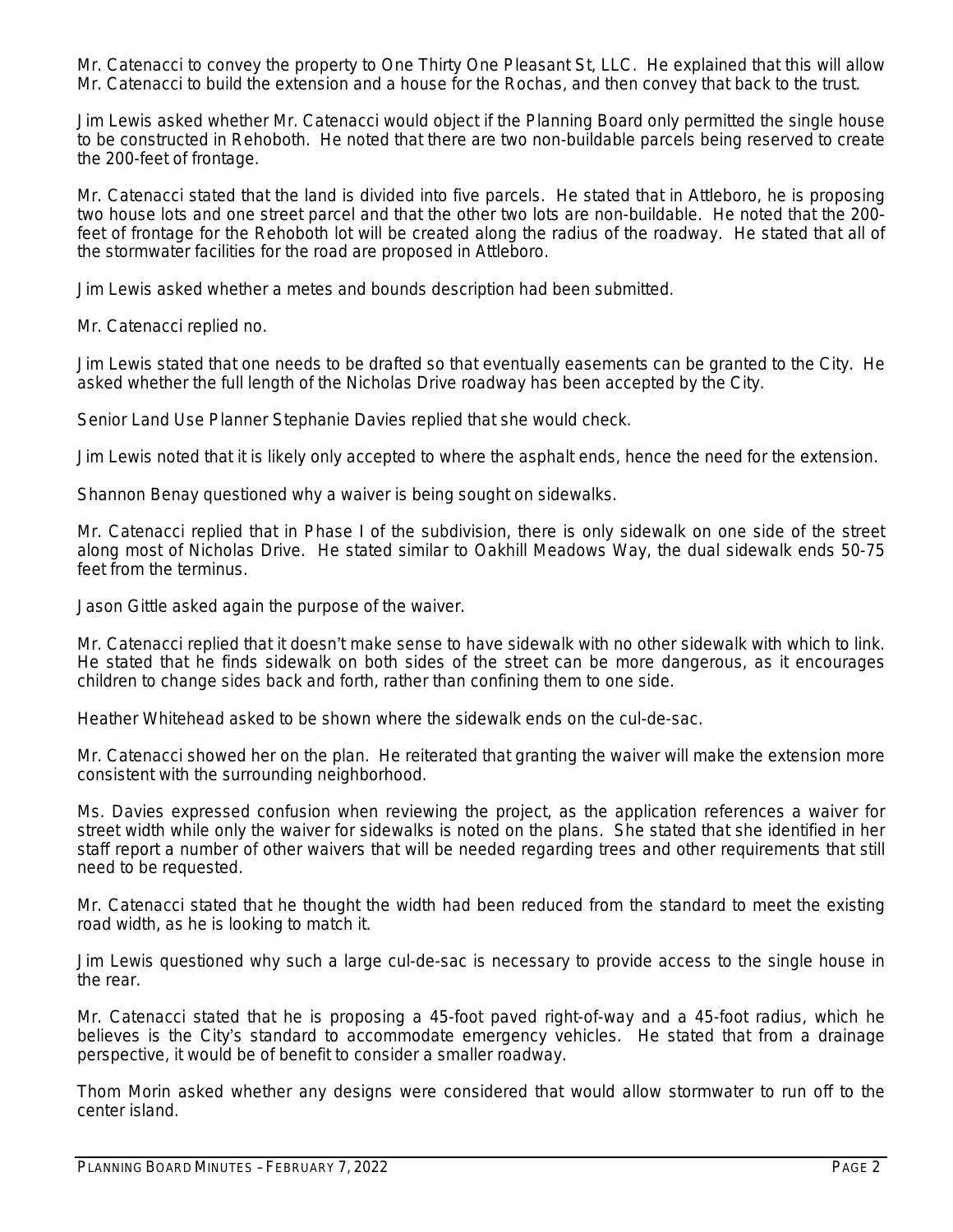Mr. Catenacci stated that the first design involved a forebay and drainage in the center island, but he felt the Board would not be in favor, as neighbors frequently complain about the lack of maintenance of such features.

Jim Lewis suggested Mr. Catenacci consider the cul-de-sac approved in the Pike Estates subdivision, which provides for stormwater treatment but also contains aesthetically pleasing plants.

Ms. Davies noted her recollection that a day lily rain garden was approved in that subdivision.

Mr. Catenacci expressed concerns with a feature being so close to the travel area, which may result in a greater buildup of sediment and salt, which could compromise the survival of plants.

Speaking in opposition to the project was Kelly Sullivan of 11 Nicholas Drive. She stated that she and other neighbors are concerned with the proposal for a barn to house thirty cows being proposed in conjunction with the single family home in Rehoboth. She stated her sense that the road is proposed at such a large width to accommodate farm equipment. She stated that the road was originally supposed to go out to Oak Hill Avenue, which is why there were no sidewalks. She stated that in less than 24-hours, she has obtained over 100 signatures in opposition to this street extension. She read her opposition letter into the record. She asserted that the City would be responsible for a roadway that is singularly serving a property in Rehoboth. She stated that the farm will cause negative aesthetics and there are safety concerns about the proximity of such a use to the surrounding neighborhood. She stated that she lives abutting the Rocha's property and that it contains an abandoned school bus, trailers, and junk everywhere. She is concerned about the smell and waste. She explained that she had been told that the existing barn would be removed by the time she moved into her home on Nicholas Drive, but that has not been the case. She stated that there are dozens of children living on Nicholas Drive that ride their bikes on the roadway and that it is not a street that was meant to accommodate farm traffic. She noted that she has already observed a pack of coyotes living on the property and feels like this proposal will only make that property worse. She noted that this developer had already been denied by the town of Rehoboth when seeking relief to build on this lot. She stated that the property is not kept clean now and doesn't expect it to be in the future, either. She noted that Mr. Catenacci had also told her that he would put up fencing around the detention ponds for safety in the existing subdivision and that she was never informed about the additional pond on her property line. She asserted that she was told that the land behind her is non-buildable and that she wouldn't have purchased her home if she had known that it was. She stated that she feels Mr. Catenacci has been highly deceitful in the past and is not being upfront with his intentions for this street extension.

Jason Gittle sought to confirm that her concerns about safety revolve around children playing in the street.

Ms. Sullivan stated that she is also concerned about the wild animals that are likely to be attracted by the farm animals.

Jim Lewis noted that Mr. Catenacci had requested a waiver from the requirement for sidewalks. He asked whether Ms. Sullivan would prefer the extension have sidewalks, if approved.

Ms. Sullivan answered yes.

Speaking in opposition was Kerry Montgomery of 76 Richie Road who stated that she does not have children, but that she does frequently walk her dog in the neighborhood. She stated that amazon delivery trucks and construction vehicles come down the street at high speeds and she feels extending the roadway will exacerbate this issue. The Board read into the record her letter of opposition.

Speaking in opposition was Peter Beerman of 16 Red Fox Road in Rehoboth who stated that he was told that the land behind his home would never be built. He stated that he has tried to unsuccessfully contact Mr. Catenacci over the years with concerns of increased flooding since the construction of his subdivision. He stated that he has concerns about his property's value diminishing as a result of the farm being nearby. The Board read into the record his letter of opposition.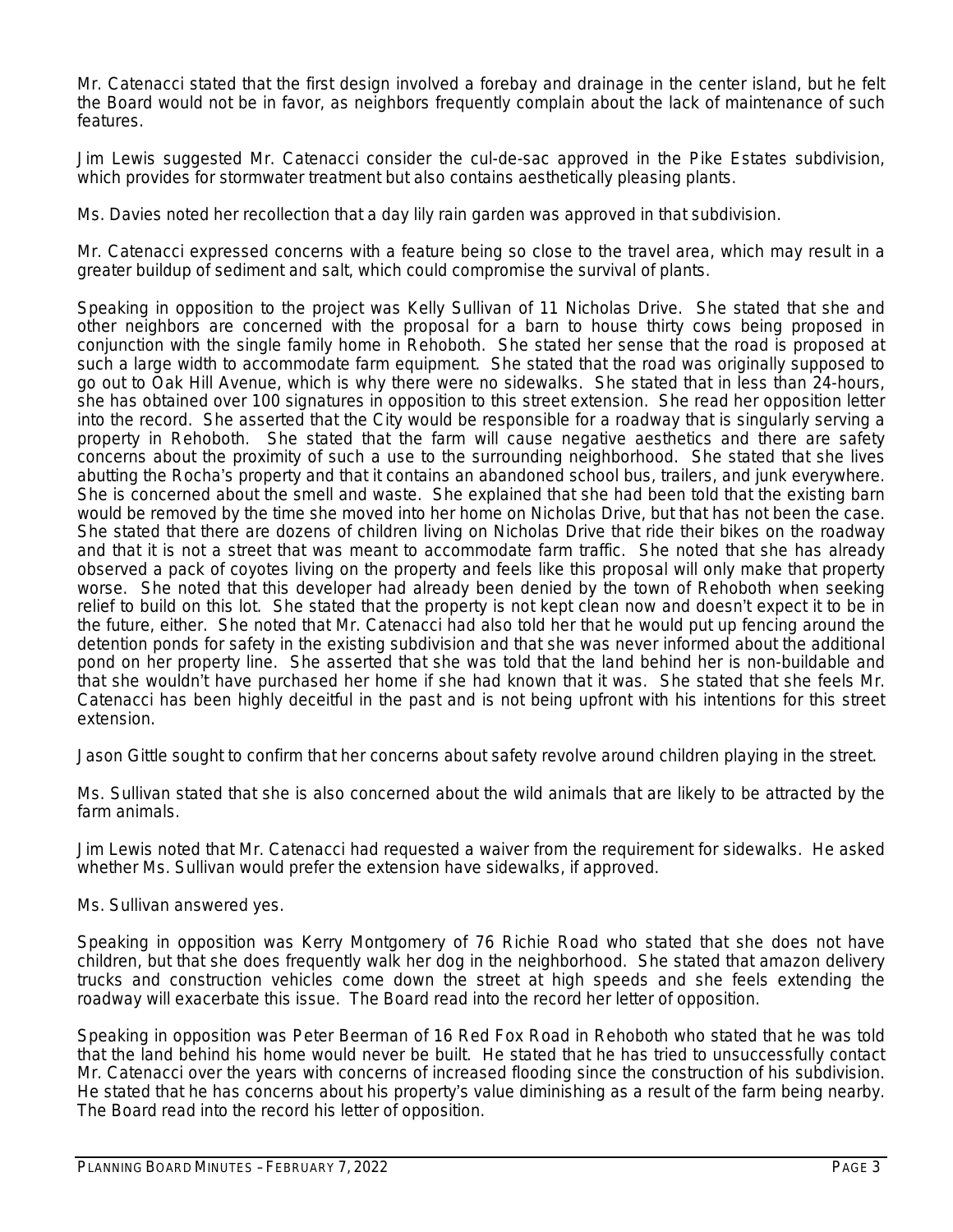Speaking in opposition was Brent LeBlanc of 20 Red Fox Road in Rehoboth who stated that he built the Red Fox Road subdivision 20 years ago with three lots in Rehoboth and two in Attleboro. He stated that denying this street extension would be a benefit to the neighborhood. He stated that aesthetically, things look great with the exception of the existing run down farm which has been there for 40 years and has only become less kempt over the years. He stated that when something breaks down on the farm, it just stays there.

Jason Gittle sought to confirm that the existing owner of the property will be the future owner of the proposed house in Rehoboth.

Mr. LeBlanc answered yes, to his understanding.

Ms. Davies noted that initially there was a barn owned by the Rocha family up on Oak Hill Avenue that was demolished when the land was sold to Mr. Catenacci to construct the subdivision.

Mr. LeBlanc asserted that the street extension is not in line with the surrounding neighborhood and will not benefit Attleboro residents in any way.

Ms. Davies sought to confirm that Mr. LeBlanc and Mr. Beerman are aware of the extensive wetlands that surround the Red Fox Road subdivision.

Mr. LeBlanc answered yes and noted that Mr. Beerman's backyard is frequently under water. He asserted that he felt that condition could only get worse with additional construction.

Speaking in rebuttal was Mr. Catenacci who stated that he had submitted a letter in rebuttal to the assertions in Mr. Beerman's letter. He noted that he had received several other letters of opposition from the staff this afternoon, but has not yet had time to respond to them. The Board read his letter of rebuttal to Peter Beerman into the record.

There being no one else to speak, the public hearing was continued.

Sean McNamara returned to the Council Chambers.

**The Board heard the application of Morin Realty, LLC for Major Project Site Plan Review pursuant to** the provisions of §17-15.0 SITE PLAN REVIEW of the ZONING ORDINANCE, for the construction of two **single-story additions, 2,980 s.f. and 1,331 s.f., respectively, widening and restructuring of an existing truck loading dock, and reconfiguring an existing parking lot, with associated grading, and redevelopment of the stormwater management system; the subject premises being located at 95 Frank Mossberg Drive, more specifically Assessor**'**s plat #146, lot #6B, located in the Industrial zoning district.**

Thom Morin and Jim Lewis recused themselves from the hearing and exited the Council Chambers.

Speaking in favor of the application was Jacob Lemieux of Allen & Major Associates who explained that the abutting cul-de-sac to this site had been abandoned by the City and combined with this property. He noted that they are also before the Conservation Commission for wetland and stormwater management permitting.

Jason Gittle questioned where the runoff on site currently goes.

Mr. Lemieux stated that there are presently no drains on the site with the exception of a trench drain in front of the storage building and that all surface run off goes down Frank Mossberg Drive or Howard Ireland Drive. He stated that they are proposing to capture the run off on both sides and tie into the sewer system.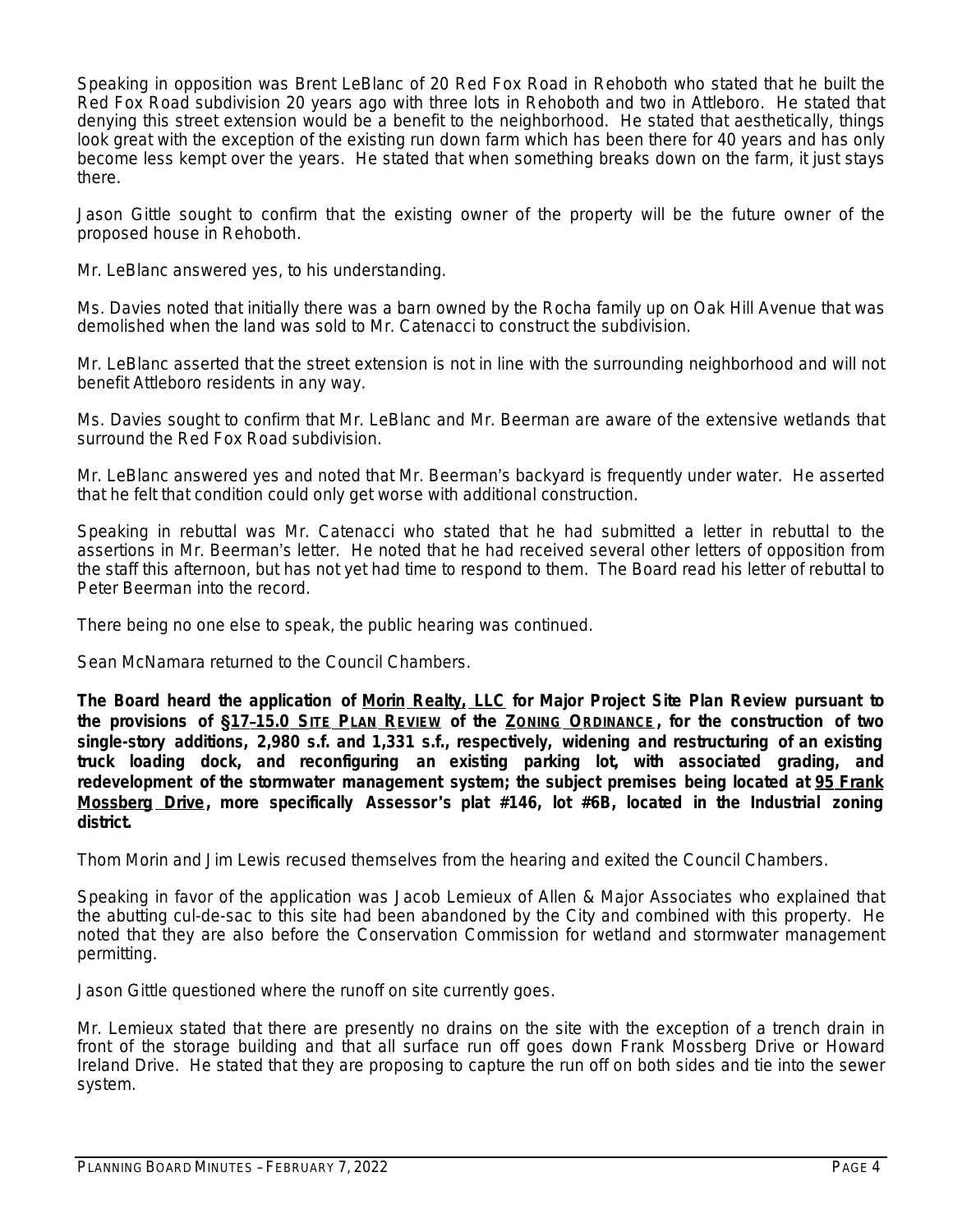Shannon Benay sought to confirm that it looks like they are proposing to expand the existing truck stop.

Mr. Lemieux answered yes, that his client is seeking to improve maneuverability.

Shannon Benay asked how the trucks will access the site.

Mr. Lemieux showed her using the plan. He noted that they have requested relief from the Zoning Board to accommodate maintaining the current use of those spaces, which are in the front yard setback.

Shannon Benay sought to confirm that they don't anticipate any traffic that will impede the trucks backing out of the site.

Mr. Lemieux answered no, as this is the only business on the end of the roadway, and traffic is limited. He stated his understanding that there have been no complaints about the existing state of trucks backing out on to the road.

Sean McNamara questioned whether there are typically multiple trucks using the spaces or just one at a time.

Speaking in favor of the application was RJ Morin of 38 Russell Tenant Drive who stated that the truck traffic tends to be confined to the weekends and that sometimes there are several on site at one time.

Sean McNamara sought to confirm that the trucks are docked when they are being loaded or unloaded.

Mr. Morin confirmed.

Ms. Davies noted that this site contains an existing non-conforming building and that the site is very tight, so much of the relief sought from the Zoning Board is just meant to formalize what is existing. She noted that the site is also heavily constrained by wetlands in the rear. She suggested that the hearing be kept open until the Conservation Commission and Zoning Board render their decisions.

Mr. Lemieux stated that they had received their third party peer review relative to the stormwater permit application and are in the process of revising the plan and submitting response comments. He requested a continuance to February 28, 2022.

Shannon Benay made a motion to grant continuance to February 28, 2022. Sean McNamara seconded the motion and all voted in favor.

There being no one else to speak, the public hearing was continued.

Thom Morin and Jim Lewis returned to the Council Chambers.

**The Board heard the application of JS Fuller TIC LLC & Etal for Major Project Site Plan Review** pursuant to the provisions of §17-15.0 SITE PLAN REVIEW of the ZONING ORDINANCE, for the construction **of a 20,000 s.f. warehouse with associated grading, electrical connection, and stormwater management system; the subject premises being located at 50 Fuller Avenue, more specifically** Assessor's plat #21, lots #272 and 273, and Assessor's plat #24, lots #43A and 44A, located in the **Industrial zoning district.**

The Board reviewed the Form P1 – Request to continue a public hearing to March 7, 2022, submitted by Jacqueline Bart of Allen & Major Associates, Inc. on behalf of JS Fuller TIC & Etal. Jim Lewis made a motion to grant a continuance to March 7, 2022. Sean McNamara seconded the motion and all voted in favor.

There being no one else to speak, the public hearing was continued.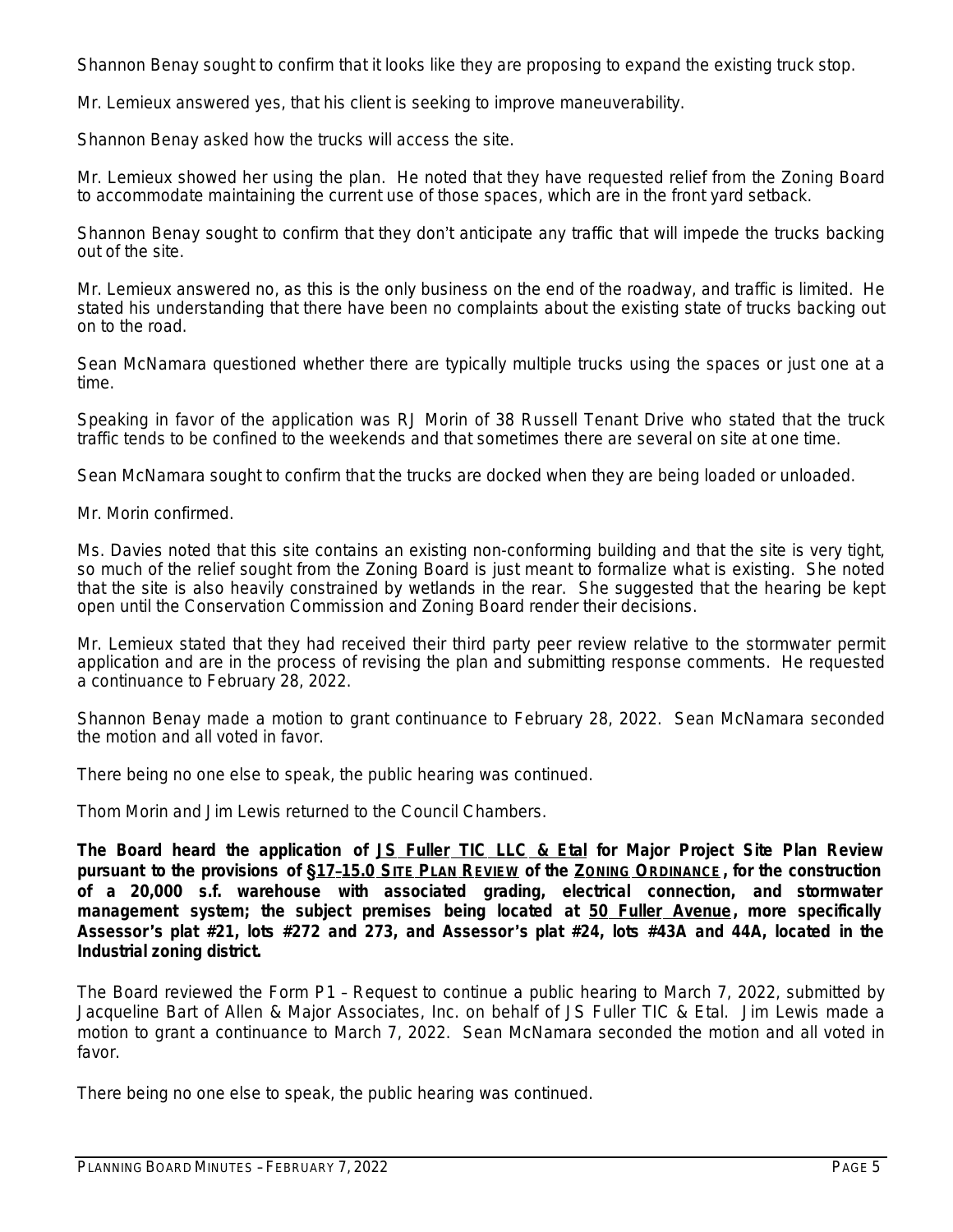**The Board heard the application of NeighborWorks Housing Solutions for a Major Project Site Plan** Review pursuant to the provisions of §17-15.0 SITE PLAN REVIEW of the ZONING ORDINANCE, to construct **a** 4,680± **sf building to accommodate an emergency shelter and supportive housing, 20 off-street parking stalls, and associated landscaping, utilities, grading and stormwater management system; the subject premises being located at 150 Pleasant Street, more specifically Assessor**'**s plat #52, lot #52, located in the General Business zoning district.**

Speaking in favor of the application was attorney Jack Jacobi who stated that they had just received their stormwater peer review from Horsley Witten and would like to wrap things up before the Conservation Commission before reappearing before the Board. He requested a continuance to March 7, 2022.

Jim Lewis suggested that a committee meeting be scheduled to discuss the details of this proposal.

The Board agreed to schedule a Major Site Plan Review Committee meeting for February 28, 2022 at 6 p.m.

Shannon Benay made a motion to grant a continuance to March 7, 2022. Thom Morin seconded the motion and all voted in favor.

There being no one else to speak, the public hearing was continued.

**The Board heard the application of Anthony Properties for a Major Project Site Plan Review pursuant** to the provisions of §17-15.0 SITE PLAN REVIEW of the ZONING ORDINANCE, to construct two new **retail/restaurant buildings,** ±5,100 **sf and** ±3,000 **sf, respectively, retain the existing** ±7,300 **sf commercial building, build a new** ±10,000 **sf daycare facility, and construct 135 parking spaces, as well as associated driveways, landscaping, utilities, grading and stormwater management system; the subject premises being located at 754 Newport Avenue, more specifically Assessor**'**s plat #69, lot #26B, located in the General Business and General Residence-A zoning districts.**

Speaking in favor of the application was attorney Jack Jacobi of Coogan Smith, LLP who stated that revisions had been made to the plan to address the comments from the staff report. He stated that the project is undergoing four peer reviews for wetlands, stormwater, design, and traffic; of which, only the first stormwater peer review has been received. He explained that a site walk was being scheduled for the wetland peer review, once the snow melts. He invited the Board to attend that walk, should they be so inclined.

Jim Lewis asserted that only the commercial aspect of the project is before the Board, so he didn't feel a full site walk would be necessary.

Mr. Jacobi countered that he felt it was hard to understand the commercial piece without considering the residential and overall development of the entire site. He stated that they will be submitting the fee for the traffic peer review shortly and that the design peer reviewer has been chosen. He stated that they will likely need to continue to March 7th, to allow time for the peer review reports to be submitted.

Speaking in favor of the application was Renee Codega of VHB who stated that they have added snow storage locations to the plan and that her client is committing to hauling the snow off site, if needed. She noted that bike racks had been added, along with four charging stations for electric vehicles. She stated that in terms of signage, four locations are proposed along the frontage. She stated that there are two proposed pylon signs, an existing pylon sign, and a monument sign for the residential area.

Mr. Jacobi noted that it is their intent to subdivide this property into four separate lots for financing and leasing purposes, but it was recommended by staff to hold off on filing a Form A to ensure no changes arise from the review process. He stated that following that subdivision, the signage will be conforming.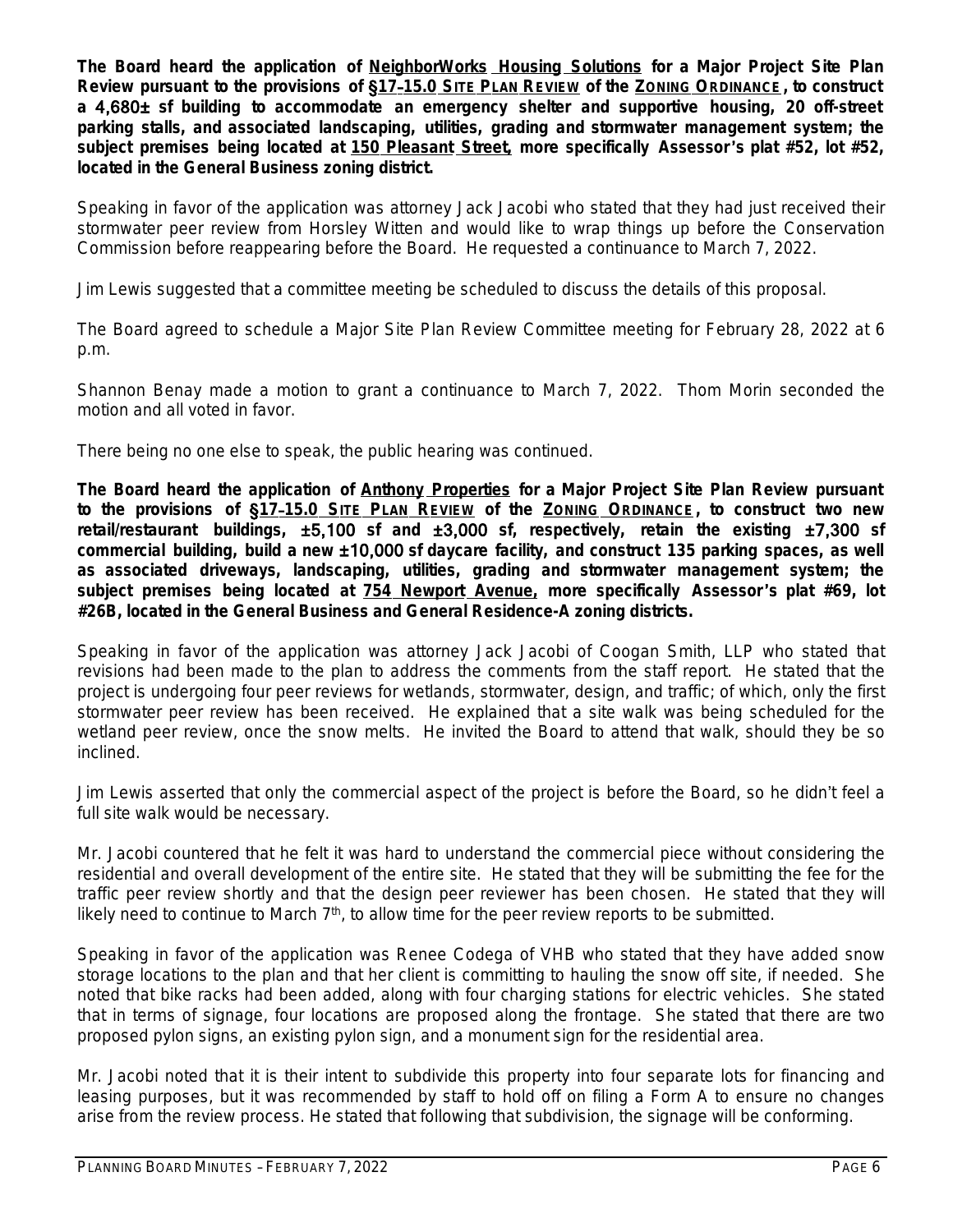Jim Lewis questioned the height of the signs.

Ms. Codega stated that the pylon signs are constructed on a single 20-foot high post. She stated that the monument is for the residential area and is 15-feet high. She stated that they intend to submit revised daycare elevations to incorporate greater architectural interest, like a pitched roof and more varied materials. She stated that they also intend to add windows to at least three sides to minimize blank walls.

Mr. Jacobi noted that they are working on elevations for all of the buildings, but as leases have not been finalized, they don't know what the tenants will need.

Jason Gittle expressed concern as to what the back of the commercial area will look like from the front of the residential area.

Mr. Jacobi noted they are taking that into consideration as they start their next round of revisions.

Jason Gittle noted that the Board had recently attended a class on understanding stormwater design and he asked whether those calculations take credit for vegetated areas.

Ms. Codega pointed out their subsurface infiltration system. She pointed out the rain garden with a sand filter, which can be vegetated on the surface. She pointed out the infiltration basin that will be grassed, as well as a subsurface detention system. She stated that a replicated wetland area is also proposed to be vegetated. She noted that every ground cover is taken into account in the calculations.

Jason Gittle stated that he will be interested to see feedback from the peer reviewer as to the sizes of the basins.

Shannon Benay asked whether any electronic vehicle parking spaces are proposed in the commercial area.

Ms. Codega replied no, as the visit duration for commercial shoppers tends to be much shorter. She stated such spaces have to be ADA compliant, so adding them has the potential to reduce the number of spaces in the commercial lots.

Mr. Jacobi noted that the parking requirement for the daycare is two parking spaces per classroom. He stated that the client asked that the lot be oversized and spaces be provided for parents to do quick dropoffs and pick-ups.

Jim Lewis noted the four proposed charging stations and asked what is involved in adding them. He noted that ten years from now, a significantly larger number may be needed.

Ms. Codega replied that it depends on the type of charging station to be installed. She stated that a pedestal has to be installed and electricity run to it.

Jim Lewis questioned whether they are the same size as a typical parking space.

Ms. Codega answered yes.

Mr. Jacobi noted that a significant number of garages are proposed on the site and that such stations will be easier to install there.

Jason Gittle expressed concern with the traffic as it relates to the proposed daycare center.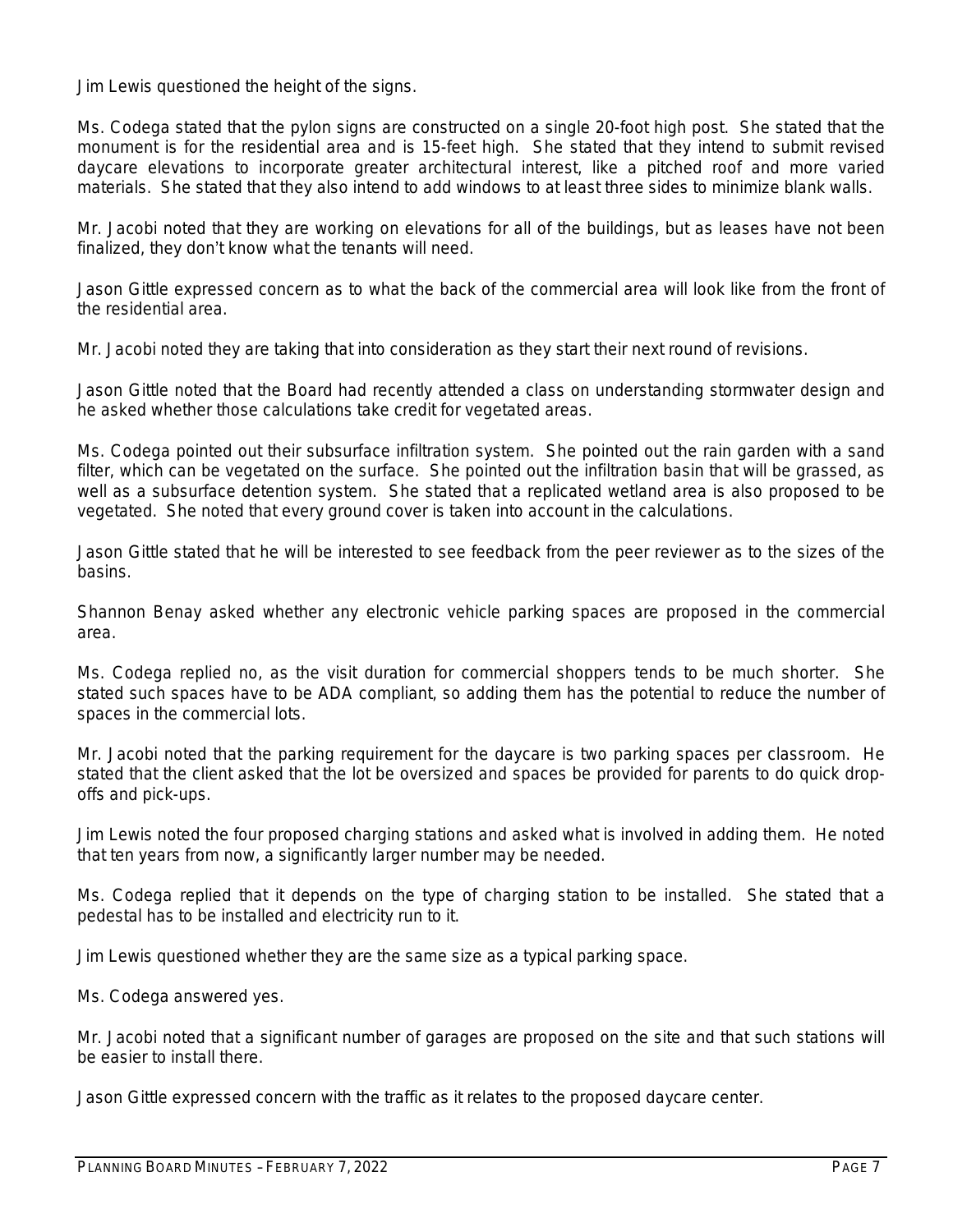Speaking in favor of the application was Pat Dunford of VHB who stated that the main site driveway with the traffic light will have full access in and out. He stated that a driveway is proposed at the south end of the plaza for right-in only movements.

Sean McNamara questioned whether signage is proposed to let people know that they need to use the main entrance to access the daycare when traveling south on Newport Avenue.

Mr. Dunford answered no, that currently they just have signage disallowing a left-hand turn at the southern drive. He noted that MA DOT is typically not in favor of having private signage on their roads, but he suggested that something could be proposed on site. He noted that it is likely the same parents dropping their kids off each day, so they will quickly learn how to consistently navigate the site.

Thom Morin questioned the snow storage proposed in the middle of the thoroughfare.

Ms. Codega replied that the snow will be plowed into the grassy area provided.

Jim Lewis questioned the capacity of the daycare.

Mr. Jacobi replied 165 students.

Jim Lewis stated that there didn't appear to be very much parking provided for the daycare. He noted that typically parents are likely to be arriving between 6:30 and 8:30 a.m. and he noted that the daycare that his office abuts is very chaotic at drop-off time. He expressed concern with creating a traffic choke point, as people struggle to get back on to Newport Avenue from the main driveway.

Mr. Dunford used the plan to show the proposed traffic circulation and parking along the frontage of the buildings on both sides. He noted that the restaurant abutting the daycare will have a business model that focuses on lunch, so parking could always spill over into that adjacent parking.

Jason Gittle questioned how many cars will be necessary for 165 students.

Mr. Jacobi stated that 25 parking spaces are recommended in association with the parents and staff involved to house 165 students at the daycare, but they are providing 30.

Jason Gittle expressed concern about parking being limited as parents take time to walk their children into the facility.

Jim Lewis noted that many daycares and day schools have events where the parents come in to participate with their children, so the parking needs could be greater at such times. He suggested the deviation could be as much as 15 minutes normally to 2 hours for an event.

Mr. Jacobi noted that events will not be during pick-up or drop-off times.

Jason Gittle countered that events could be at night to allow working parents to attend, so there is the possibility of overlap.

Jim Lewis observed that the train station is unlikely to be as busy as it has in the past since so many people are working from home, but that parents will still need to drop off their kids to daycare.

Ms. Codega noted that staggered drop off times are proposed for the daycare.

Jim Lewis questioned the location of daycare staff parking.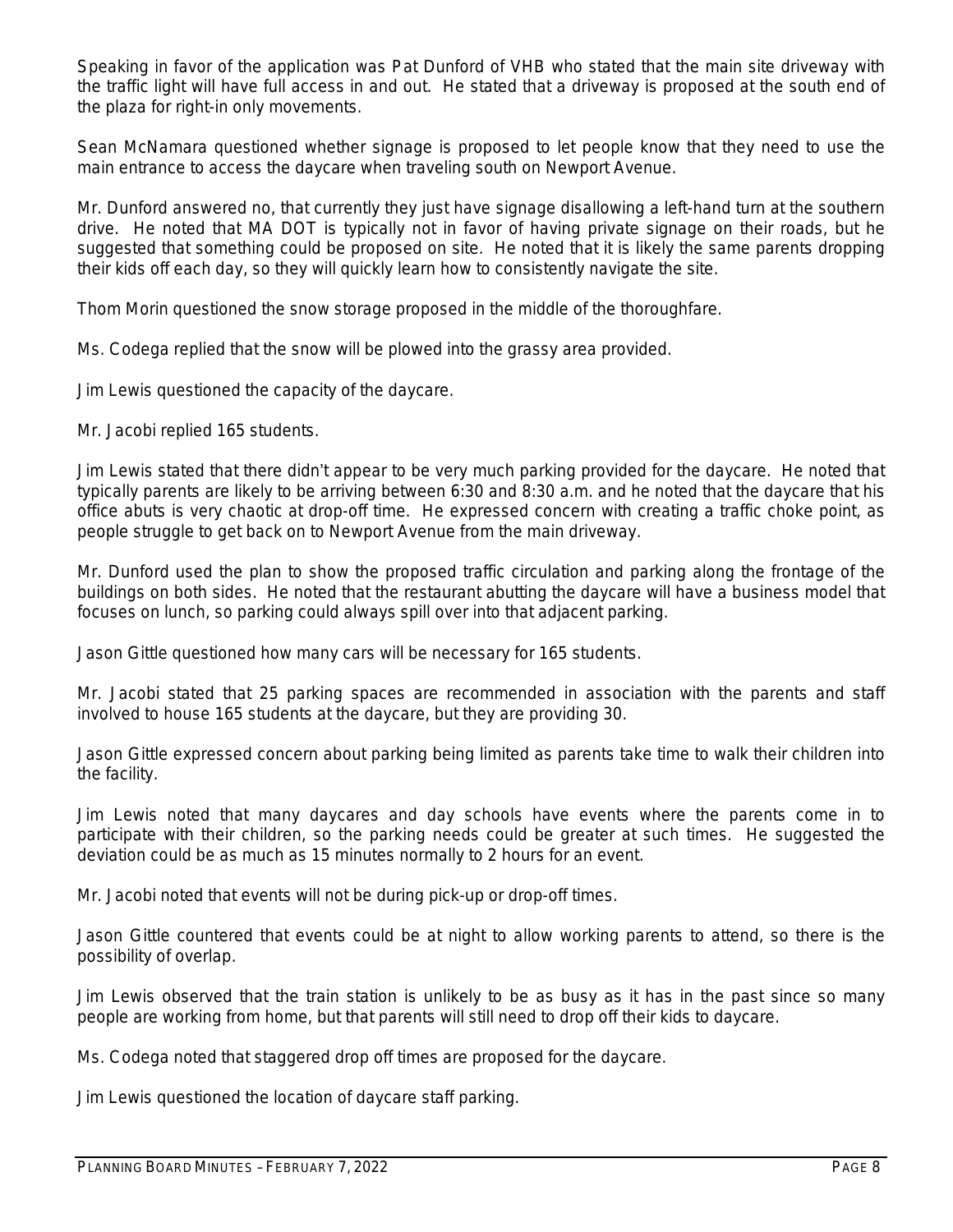Ms. Codega showed him via the plan the staff parking, located furthest from the door. She stated that they have designated 30 parking spaces to the daycare center.

Heather Whitehead speculated that a significantly greater number of staff will be needed to manage that many children.

Ms. Davies noted that the state dictates the minimum ratios of adults to students. She stated that 1 adult per 6 students is needed for older children and 1 adult per 4 students for younger children.

Tiffany Foster asked whether there are any concerns with people taking a right turn in to access the restaurant and then disrupting the daycare traffic flows. She suggested that more space should be provided to better define the two uses.

Mr. Dunford expressed his concern that doing so would create a four way intersection, which creates more decision making and raises the probability of traffic incidents.

Ms. Davies pointed out that the travel lane in front of the daycare is two-way. She stated that drivers could be moving south and their only way to go will be to take a left around the building, impacted by the choke point. She asserted that there seems to be a lot of potential for conflict and suggested that a one-way lane be considered.

Mr. Dunford stated that they would discuss the possibility with the peer reviewer. He stated that he is comfortable with what is shown given other daycares that he has worked with.

Heather Whitehead agreed that making the lane one way could limit the potential for conflicts.

Ms. Davies noted that she would be less concerned if there weren't also competing uses in such a small area.

There being no one else to speak, the public hearing was continued to March 7, 2022.

## **The Board held a business meeting.**

**The Board reviewed the Form P2** – **Request for an Extension of Time to open the public hearing to February 28, 2022, submitted by Jeffrey Squire on behalf of Bishop Feehan High School, relative to the Major Site Plan Review application for 70 Holcott Drive.**

Shannon Benay made a motion to approve an extension of time to to February 28, 2022 to open the public hearing for the Major Site Plan Review application for 70 Holcott Drive. Thom Morin seconded the motion and all voted in favor.

## **The Board the memorandum from Public Works Superintendent Michael Tyler, dated January 26, 2022, to the Planning Board, recommending a bond amount of \$1,635,102.66 relative to the** "**PIKE ESTATES**" **subdivision.**

Ms. Davies stated that the bond still needs to be broken down into the varied phases of development. She stated that she imagines the developer wants to post cash for Phase 1 and cover the rest with a covenant. She stated that staff are concerned with the funds not having the same value five years from now, if submitted as a lump sum. She stated that staff still don't have a complete phasing plan at the necessary level of detail to break down the bond. She stated that Public Works will be contacted to revise their recommendation once a phasing plan can be provided to them for reference.

## **The Board reviewed all other correspondence.**